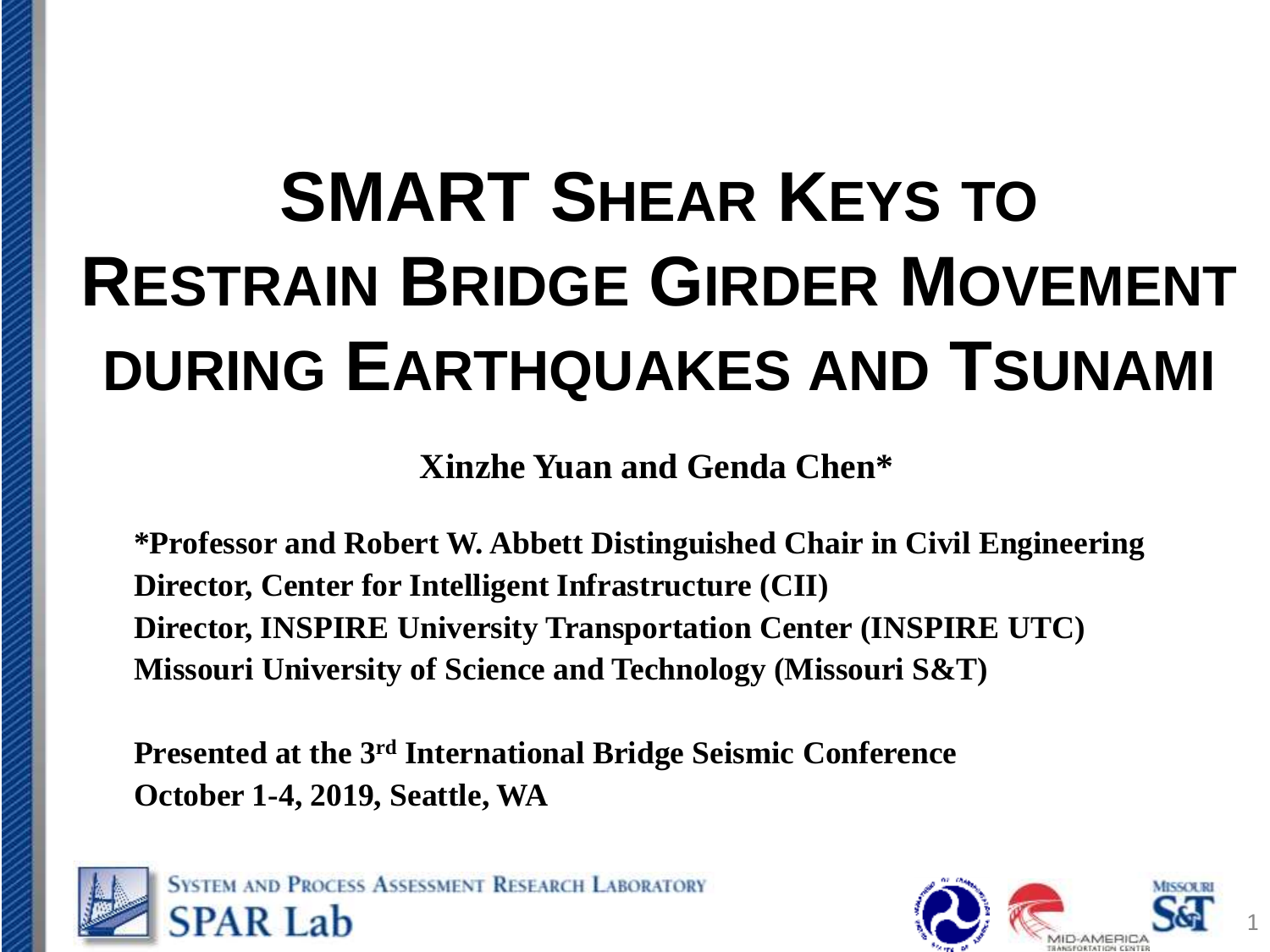# **CONTENT**

## • **Introduction**

Earthquake/Tsunami reconnaissance, motivation…

## • **Design Concept**

Sliding, modular, adaptable, replaceable, 2D…

• **Shear-resistance Mechanism**

Dowel action, friction, aggregate interlock…

## • **Simulation and Results**

Pushover analysis, force-displacement curve

- **Experimental Tests**
- **Concluding Remarks**



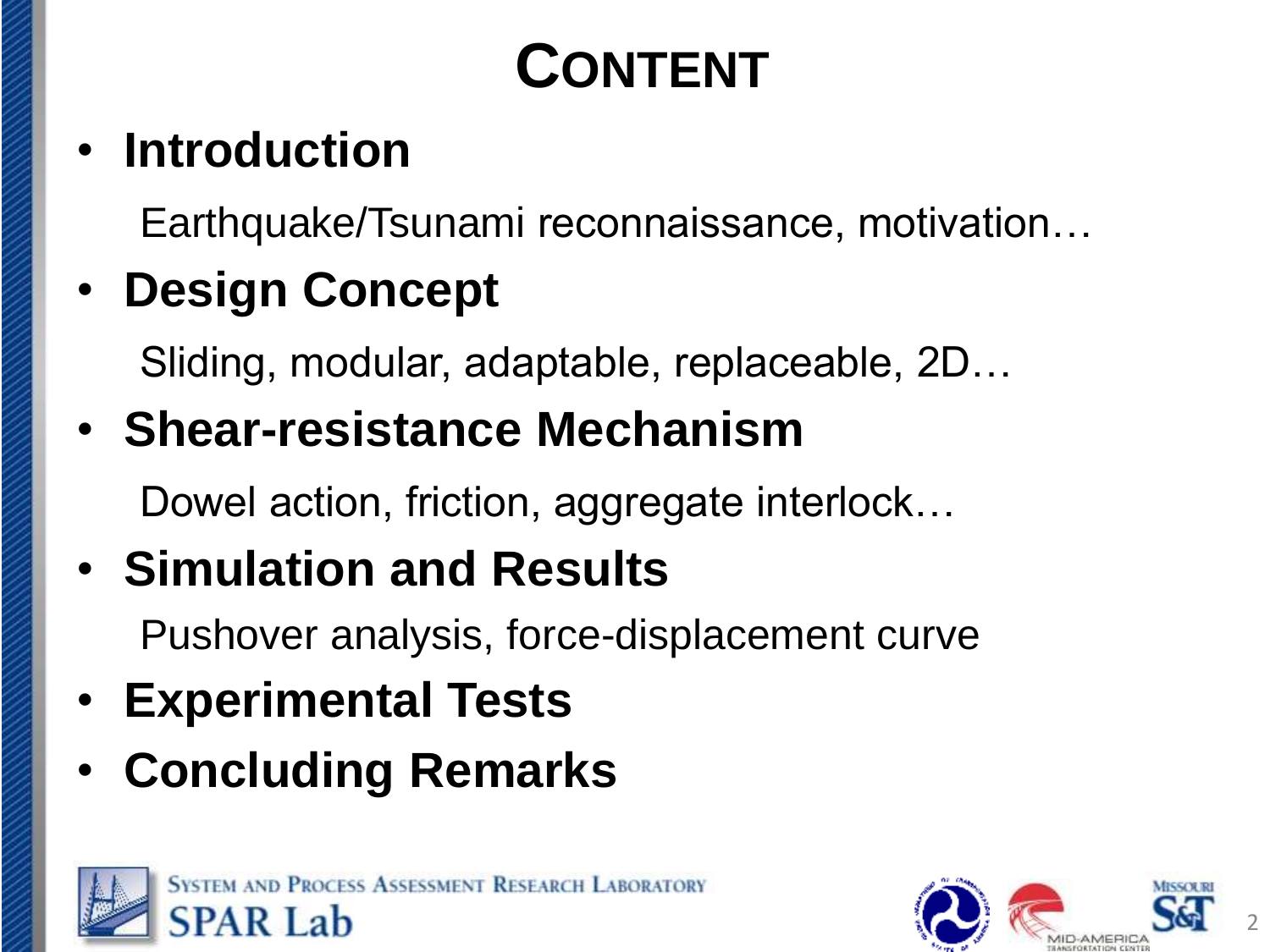# **INTRODUCTION**

### • **Earthquake/Tsunami Reconnaissance** I-10 Twin Span Bridge, 2005 Hurricane Katrina



Interstate 10 Twin Span Bridge's causeway approach spans dropped off of bent cap beams (right).

Chen, G., Witt III, E. C., Hoffman, D., Luna, R., & Sevi, A. (2005). Analysis of the Interstate 10 twin bridge's collapse during Hurricane Katrina. Science and the storms—the USGS response to the hurricanes of, 35-42.

**SYSTEM AND PROCESS ASSESSMENT RESEARCH LABORATORY SPAR Lab** 

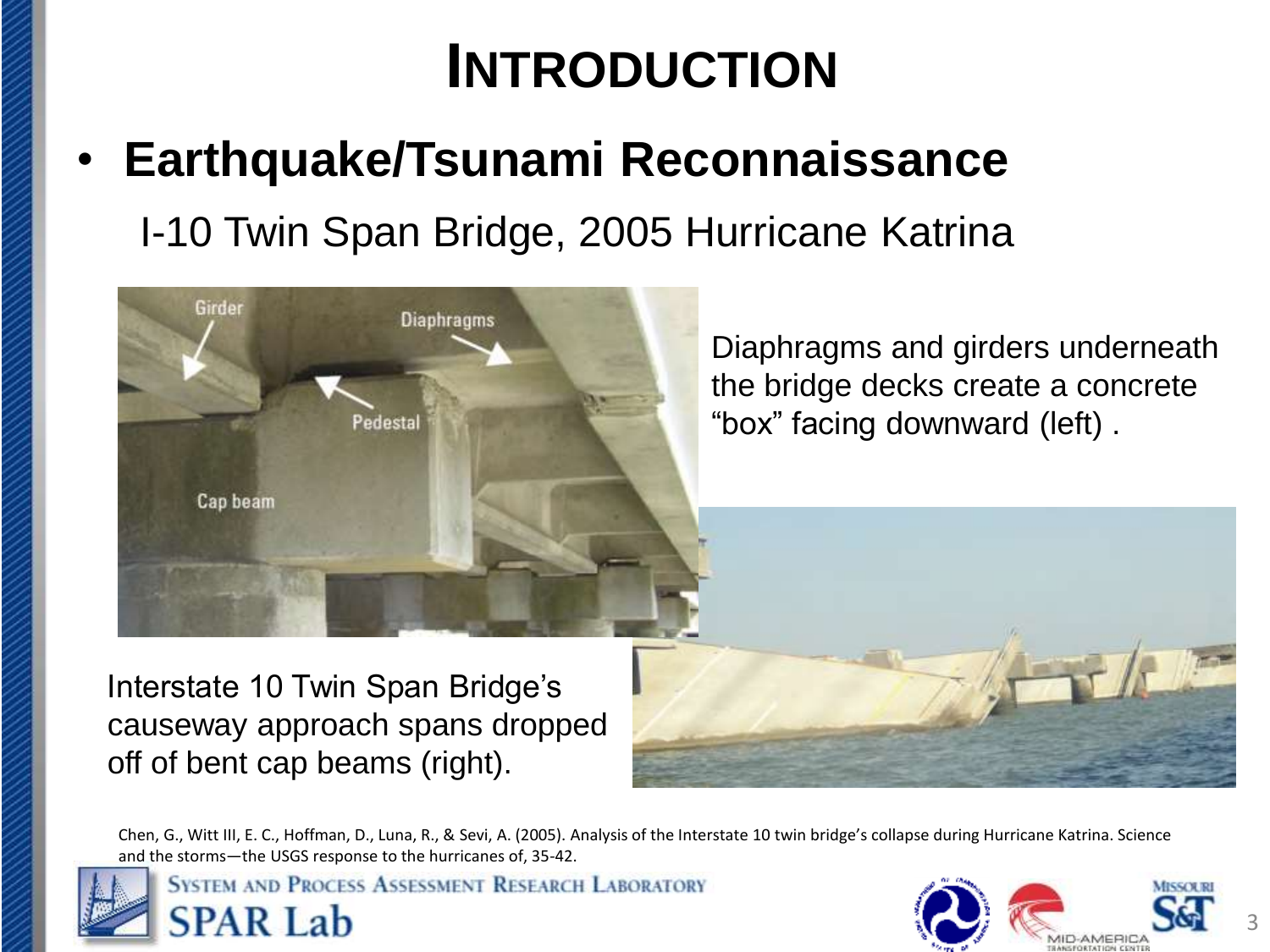# **INTRODUCTION**

• **Earthquake/Tsunami Reconnaissance** Miaoziping Bridge, 2008 Wenchuan Earthquake



Yen, W. P., Chen, G., Yashinski, M., Hashash, Y., Holub, C., Wang, K., & Guo, X. (2009). Lessons in bridge damage learned from the Wenchuan earthquake. Earthquake Engineering and Engineering Vibration, 8(2), 275-285.



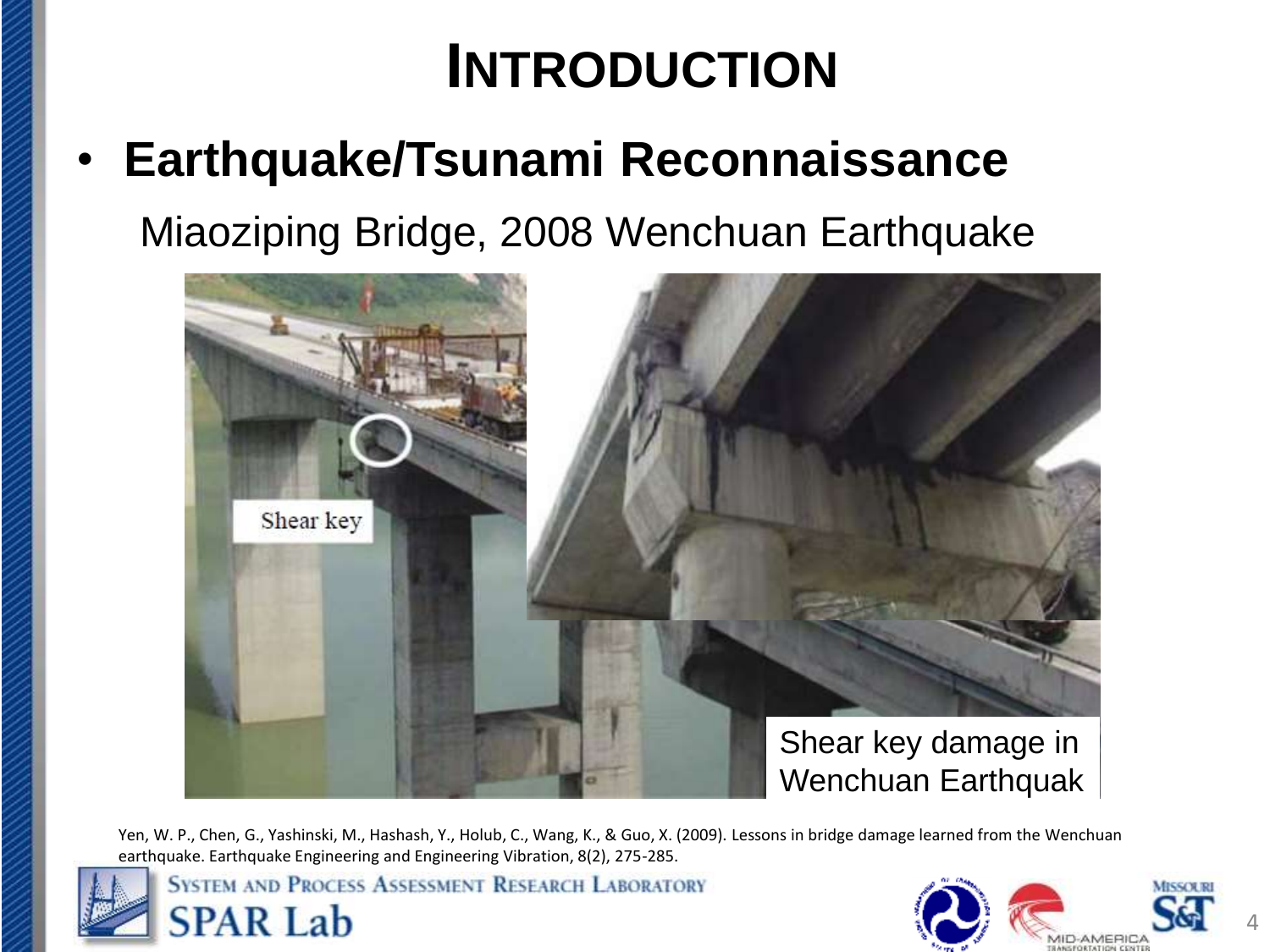# **INTRODUCTION**

• **Earthquake/Tsunami Reconnaissance** 2010 Chile Earthquake



Chen, G., Yen, P. W., Buckle, I., Allen, T., Alzamora, D., Ger, J., & Arias, J. G. (2010). 2010 Chile Earthquake implications to the seismic design of bridges. In Proceedings of the 26th US-Japan Bridge Engineering Workshop (pp. 203-216).

**SYSTEM AND PROCESS ASSESSMENT RESEARCH LABORATORY** 

(right)

**SPAR Lab** 

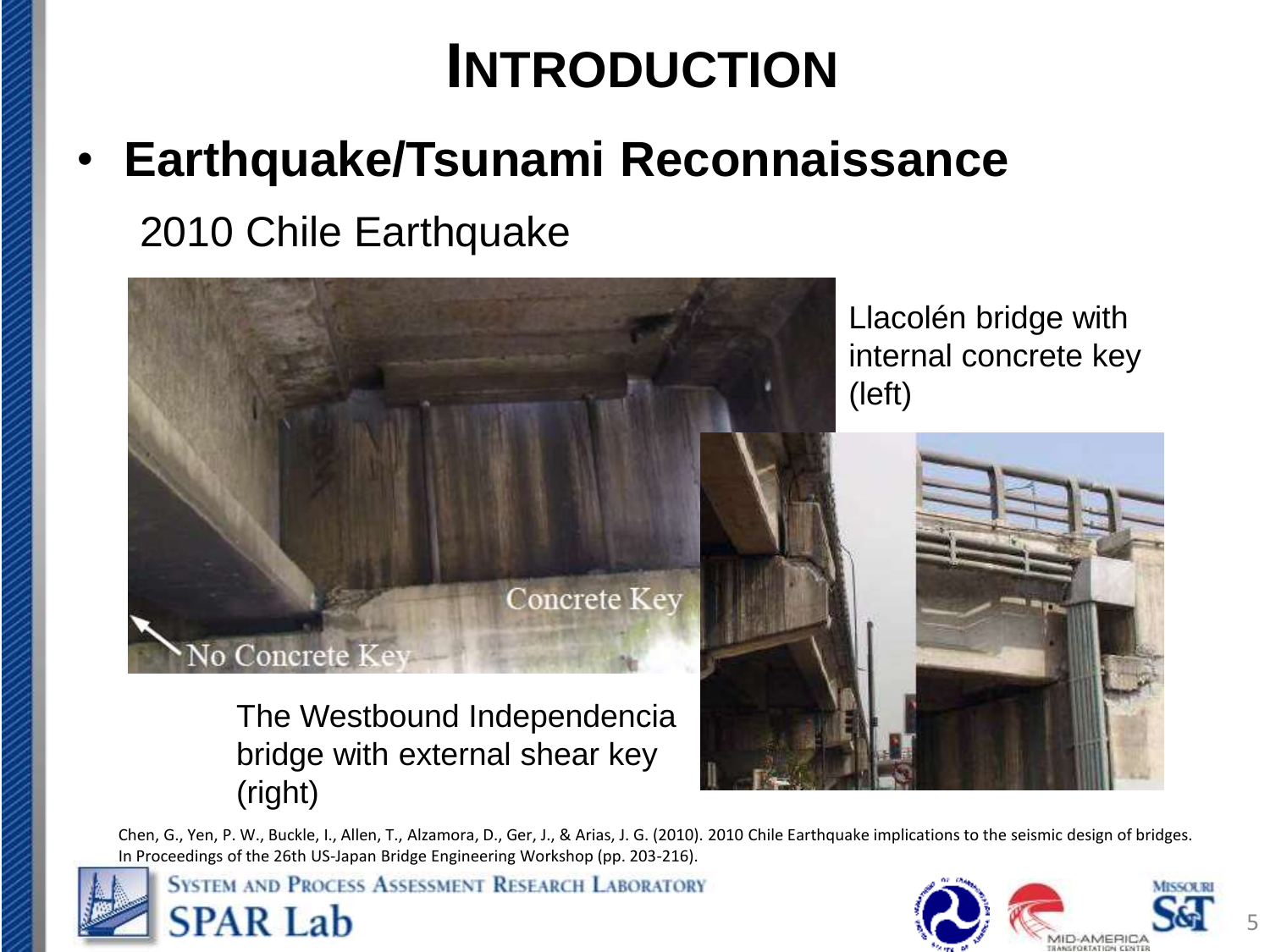

Design features and objectives: 1.Sliding 2.Modular 3.Adaptive, 4.Replaceable 5.Two-dimensional



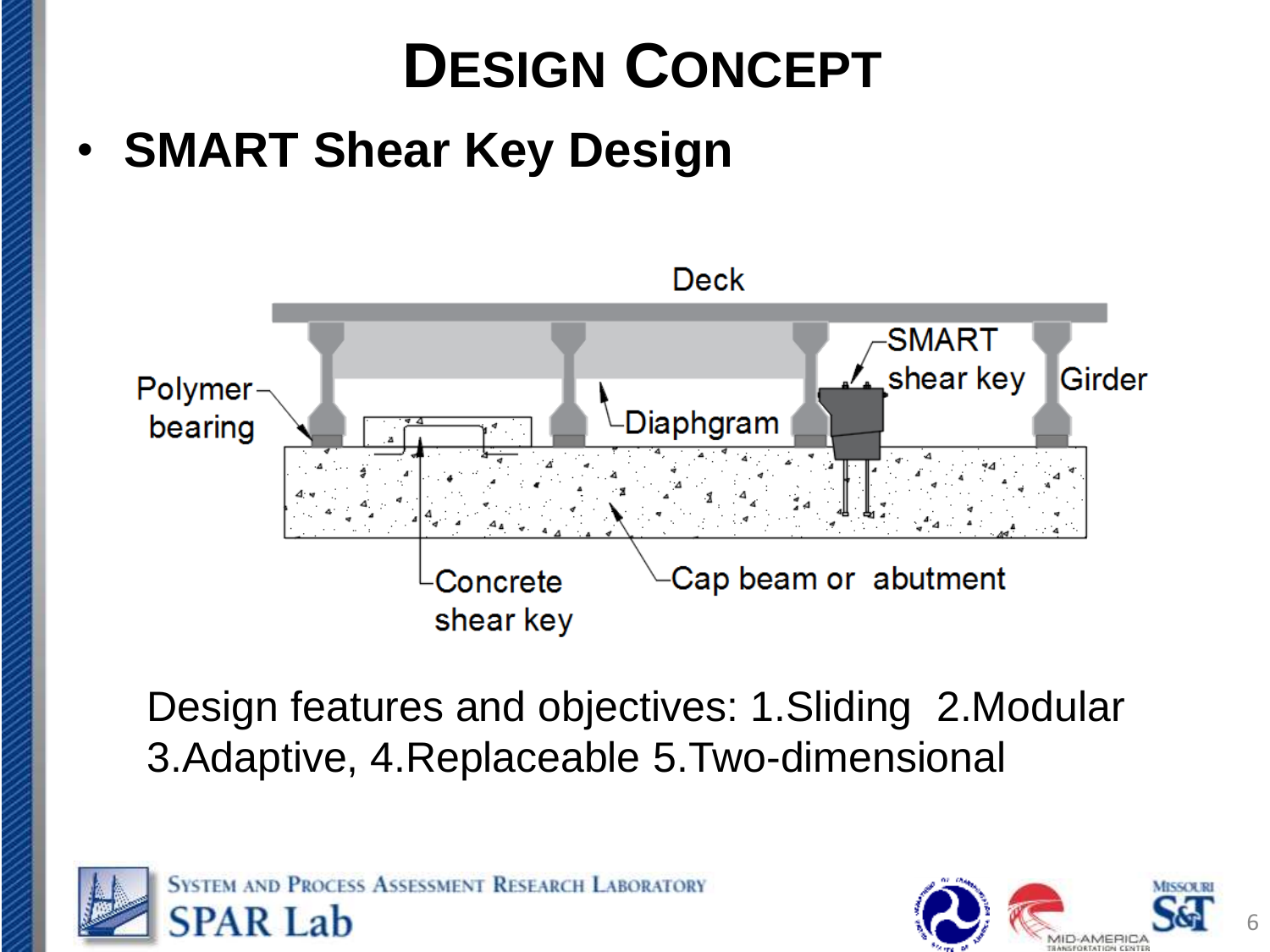# **DESIGN CONCEPT**

### **SMART Shear Key Assembly**



Assemble three concrete modules via dowel bars and install the SMART shear key on bridges via cast-in anchor bolts in the bridge cap beam or abutment.



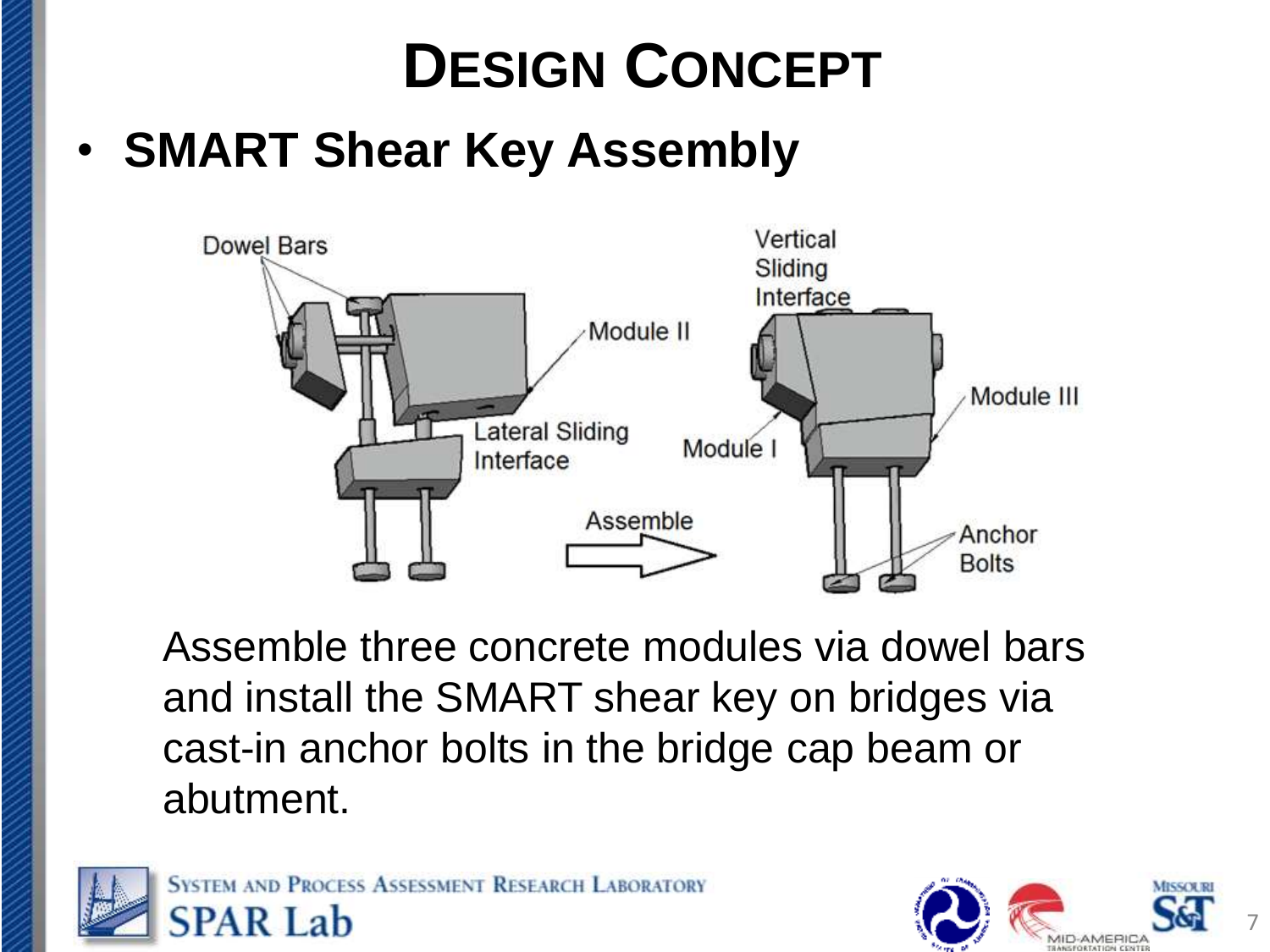# **DESIGN CONCEPT**





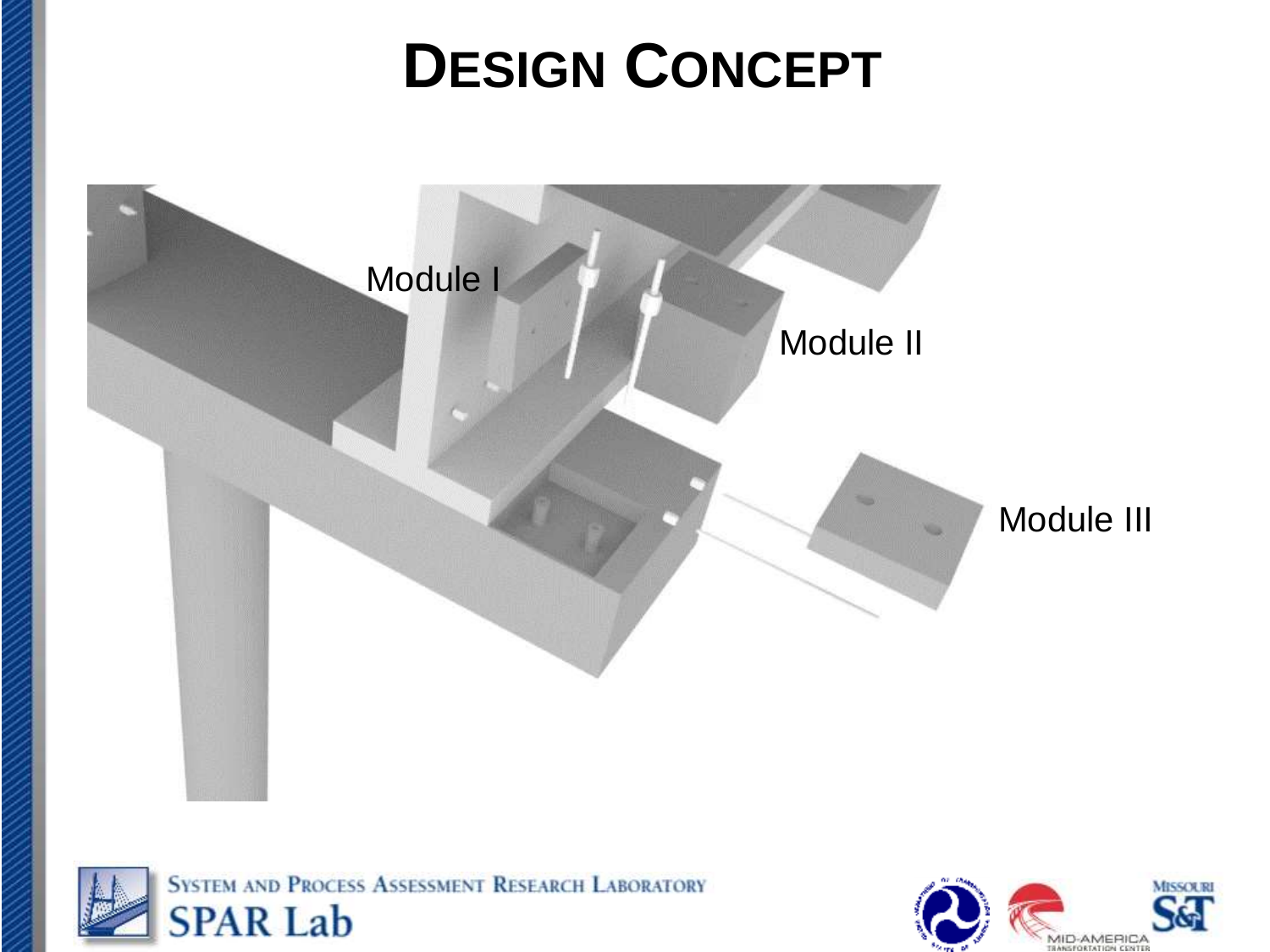### • **SMART Shear Key Shear-resistance Mechanism**

- $\checkmark$  Dowel action of reinforcing bars crossing the interface
- $\checkmark$  Kinking effect of dowel bars
- $\checkmark$  Aggregate interlock

Dowel action, kinking effect of dowel bars and aggregate interlock constitute the three main sources of the shear-resistance mechanism of the SMART shear key

![](_page_8_Picture_6.jpeg)

![](_page_8_Picture_7.jpeg)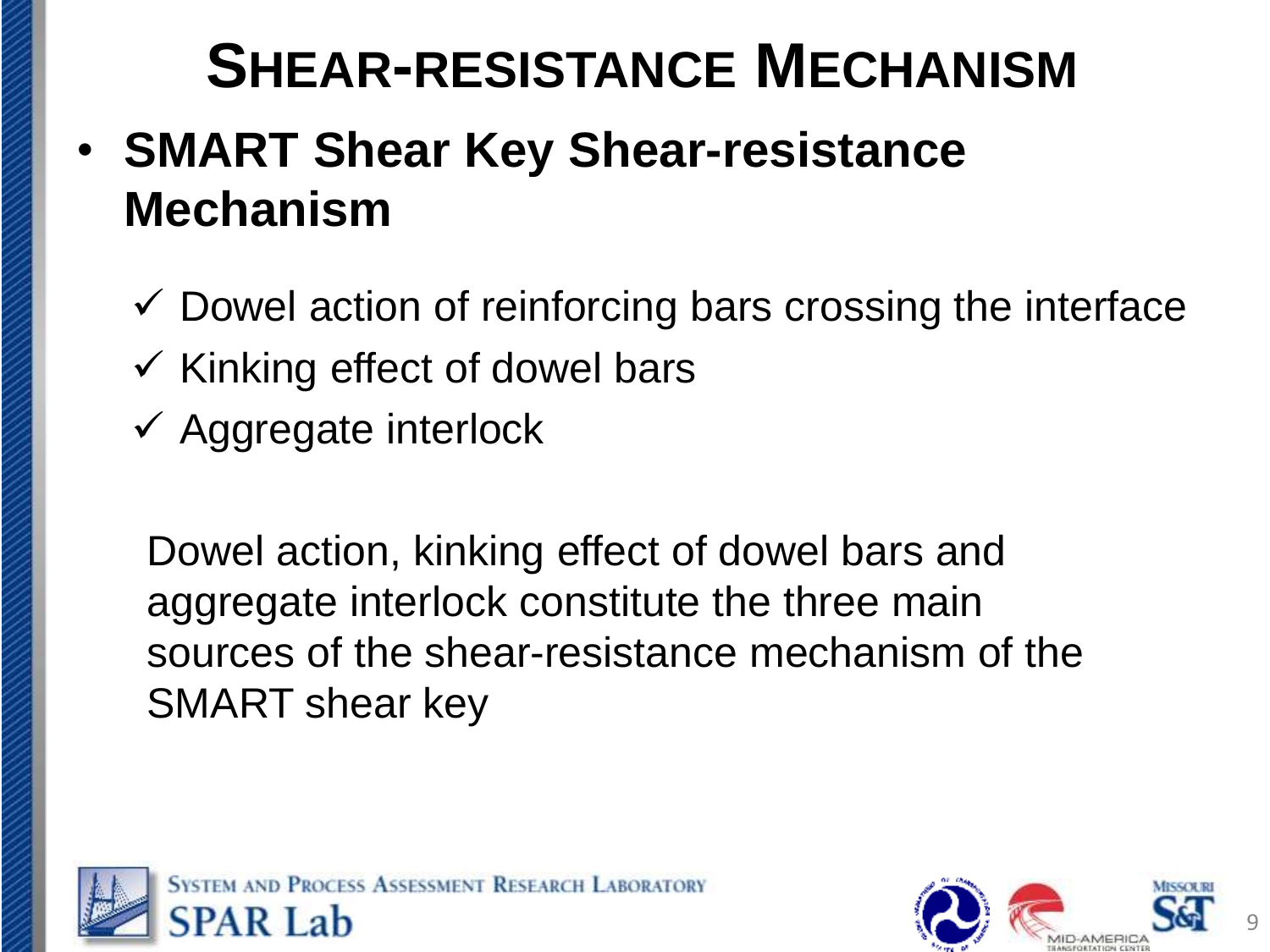### • **SMART Shear Key Shear-resistance Mechanism**

 $\checkmark$  Dowel action of reinforcing bars crossing the interface

![](_page_9_Figure_3.jpeg)

Dowel action is that the dowel bar compresses surrounding concrete.

![](_page_9_Picture_5.jpeg)

![](_page_9_Picture_6.jpeg)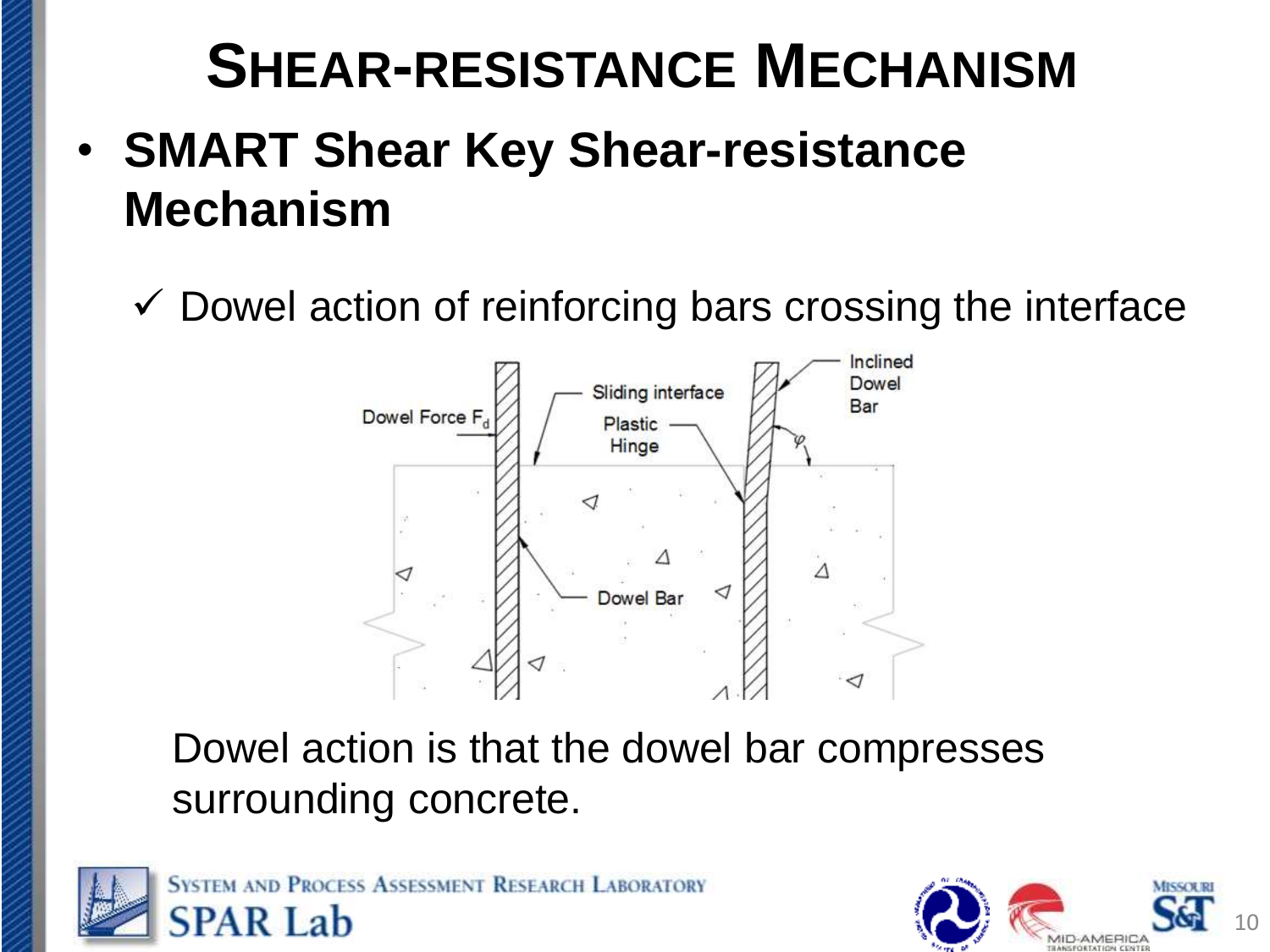- **SMART Shear Key Shear-resistance Mechanism**
	- $\checkmark$  Kinking effect of dowel bars

![](_page_10_Figure_3.jpeg)

Kinking effect of dowel bars comes from the large deformation of dowel bars when they compress the surrounding concrete.

Paulay, T., Park, R., & Phillips, M. H. (1974). Horizontal construction joints in cast-in-place reinforced concrete. Special Publication, 42, 599-616.

![](_page_10_Picture_6.jpeg)

![](_page_10_Picture_7.jpeg)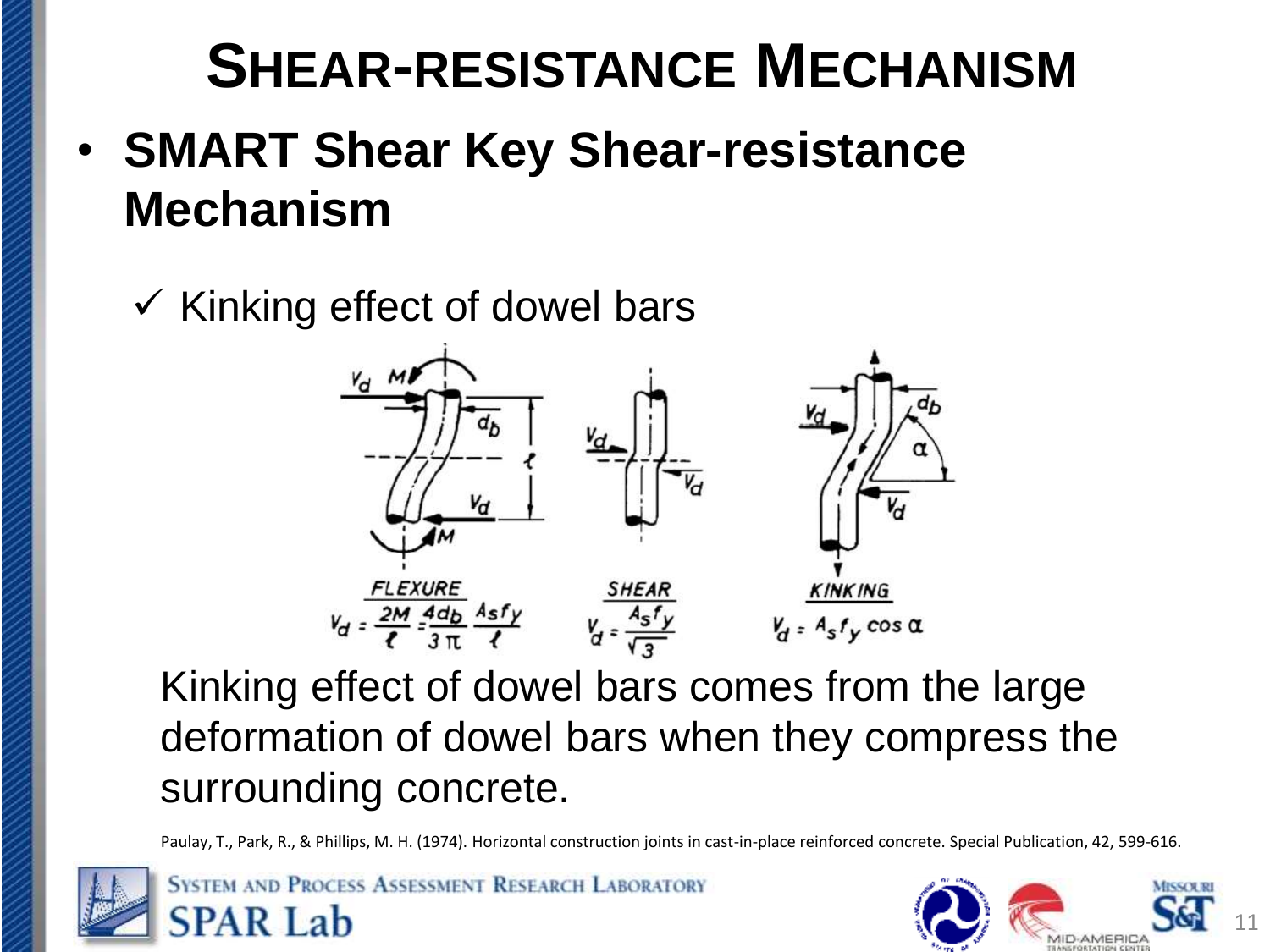- **SMART Shear Key Shear-resistance Mechanism**
	- ✓ Aggregate interlock

![](_page_11_Figure_3.jpeg)

![](_page_11_Figure_4.jpeg)

#### Aggregate interlock originates from the protruding particles on the interface between concrete blocks.

Tassios, T. P., & Vintzēleou, E. N. (1987). Concrete-to-concrete friction. Journal of Structural Engineering, 113(4), 832-849.

![](_page_11_Picture_7.jpeg)

![](_page_11_Picture_8.jpeg)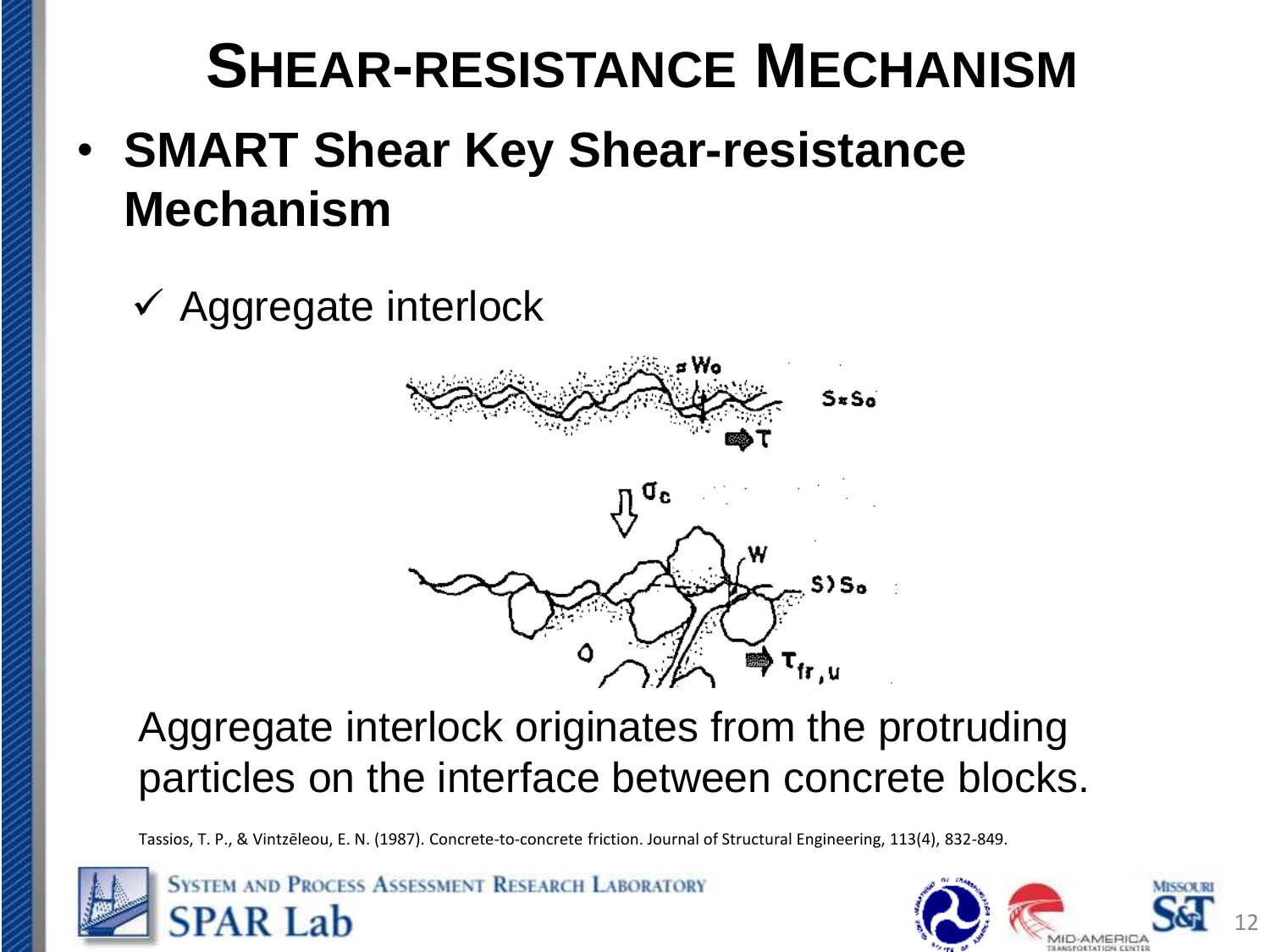# **SIMULATION AND RESULTS**

### • **SMART Shear Key Numerical Simulation**

- $\checkmark$  Dimension, material properties
- ✓ Numerical model
- $\checkmark$  Results analysis

![](_page_12_Picture_5.jpeg)

![](_page_12_Picture_6.jpeg)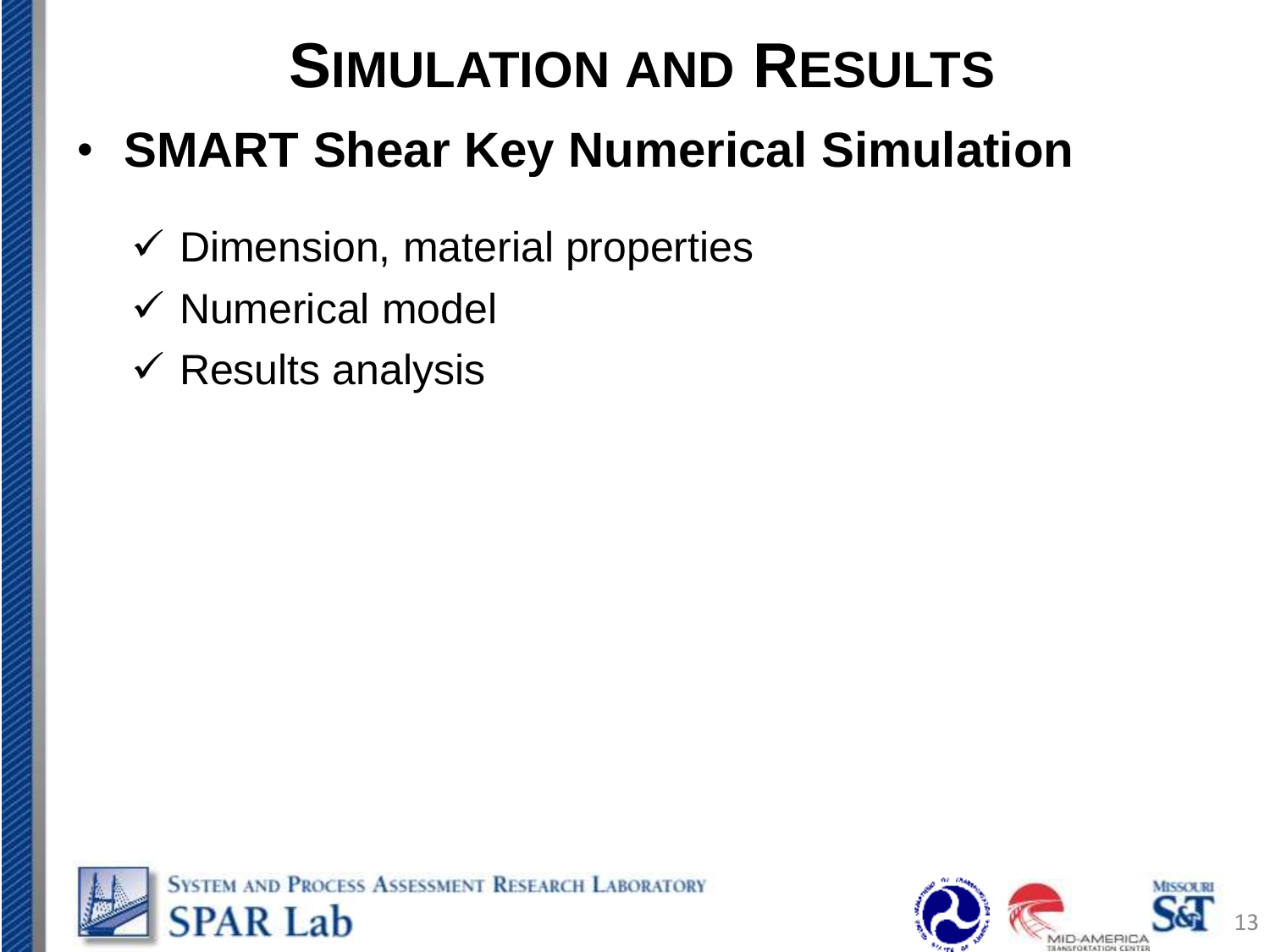# **SIMULATION AND RESULTS** • **SMART Shear Key Numerical Simulation**

### $\checkmark$  Dimension, material properties

![](_page_13_Figure_2.jpeg)

Note: 1. UHPC is short for ultra-high performance concrete.

![](_page_13_Picture_4.jpeg)

![](_page_13_Picture_5.jpeg)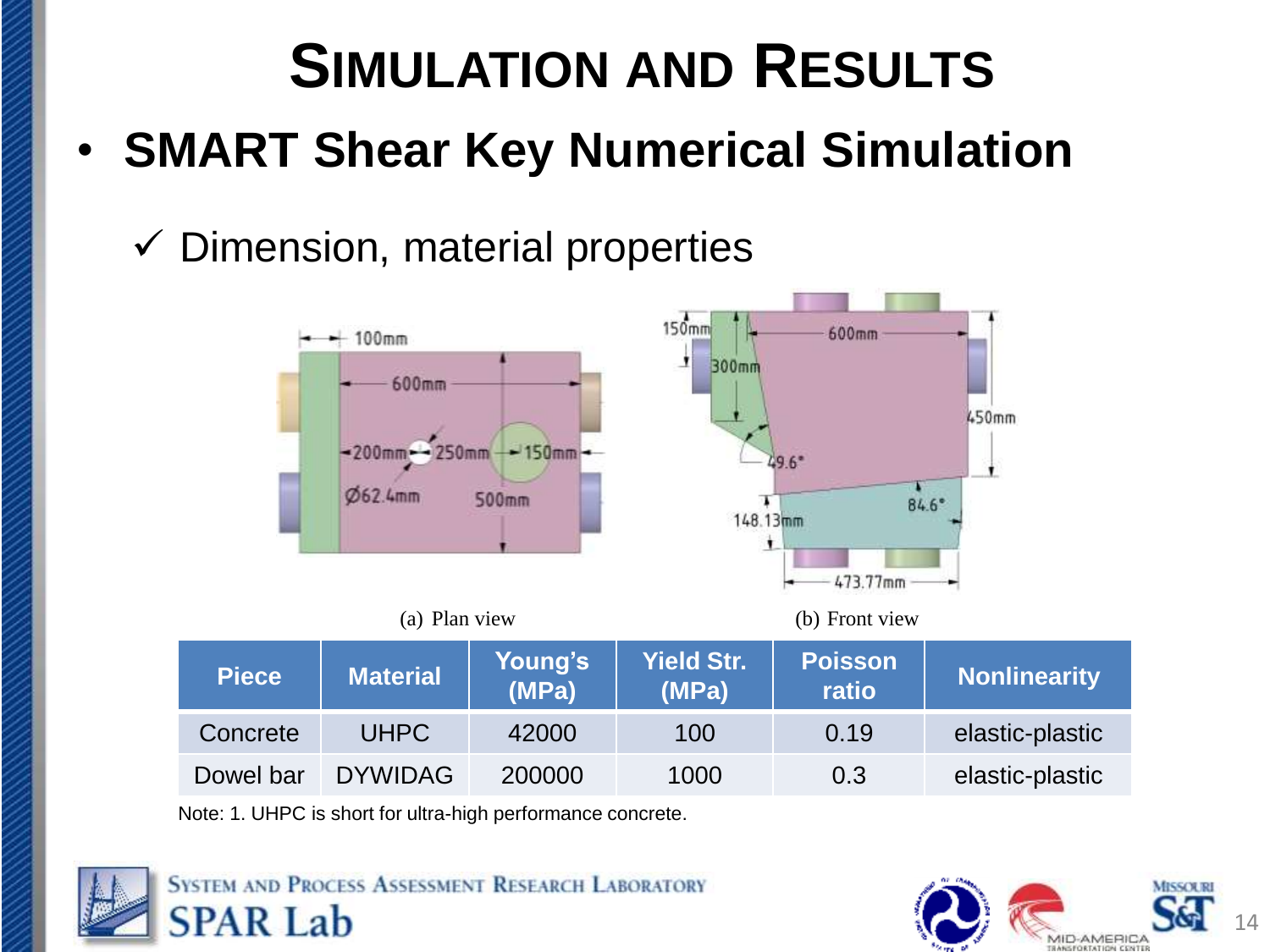## **ACCOMPLISHMENT**

### • **SMART Shear Key Numerical Simulation**

### ✓ Numerical model

![](_page_14_Figure_3.jpeg)

(a) Mesh (b) Load and Boundary

Boundary: the bottom of Module III was fixed, labeled as A in Figure (b). Load: two bolt pretensions 1000N were applied to the vertical dowel bars, labeled as B and C in Figure (b). A displacement up to 35mm was applied to the left surface of Module II, labeled as D. Friction: the friction coefficient of the interface between Module II and Module III is set to be 0.3.

![](_page_14_Picture_7.jpeg)

![](_page_14_Picture_8.jpeg)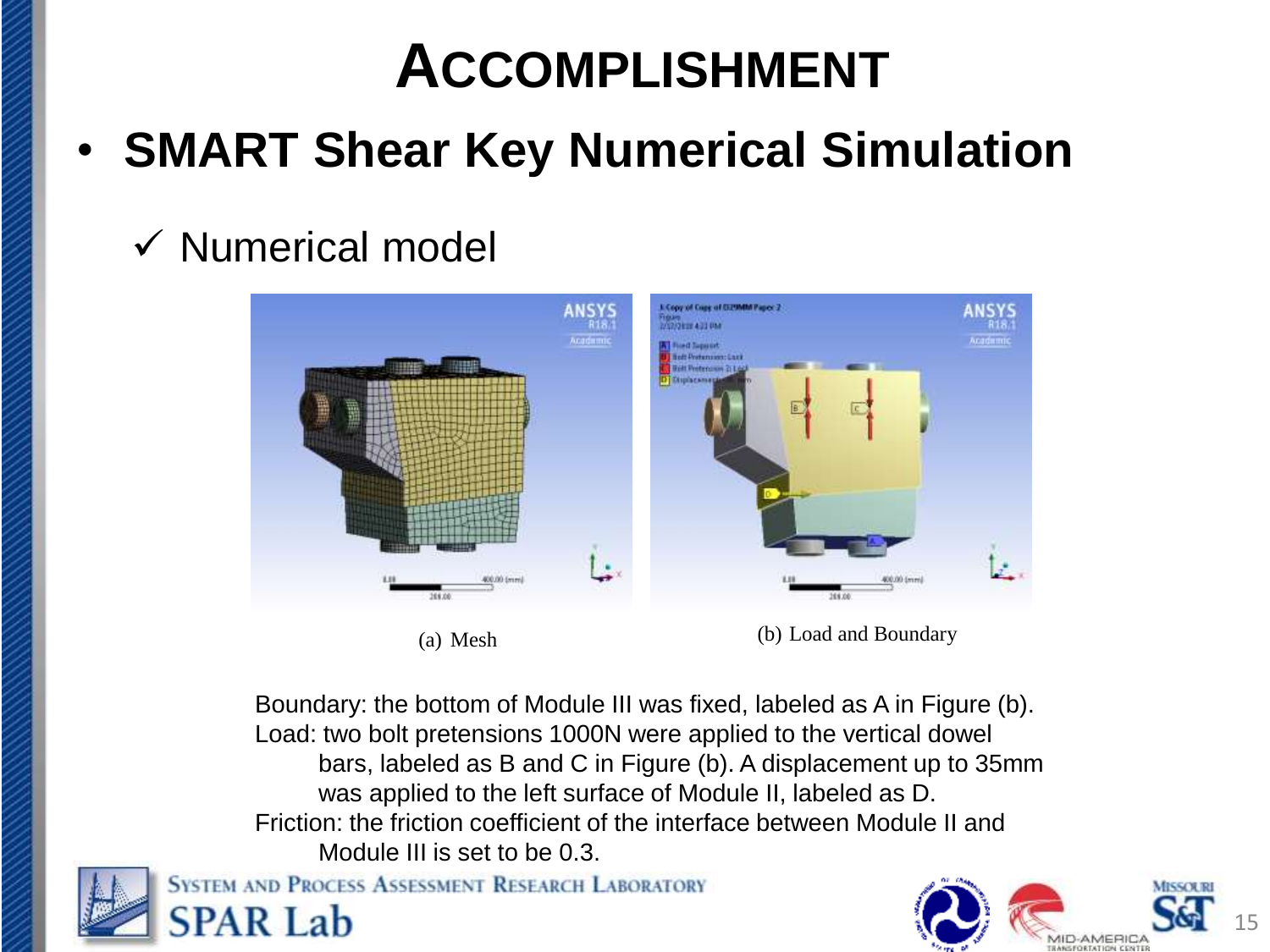# **SIMULATION AND RESULTS** • **SMART Shear Key Numerical Simulation**

### $\checkmark$  Results analysis

![](_page_15_Figure_2.jpeg)

Deformation of the dowel bars and sliding of Module II were shown in the figure above as well as the compression of dowel bars on the surrounding concrete. Due to the sliding, the loosely fit-up gap between dowel bars and concrete was closed.

![](_page_15_Picture_4.jpeg)

![](_page_15_Picture_5.jpeg)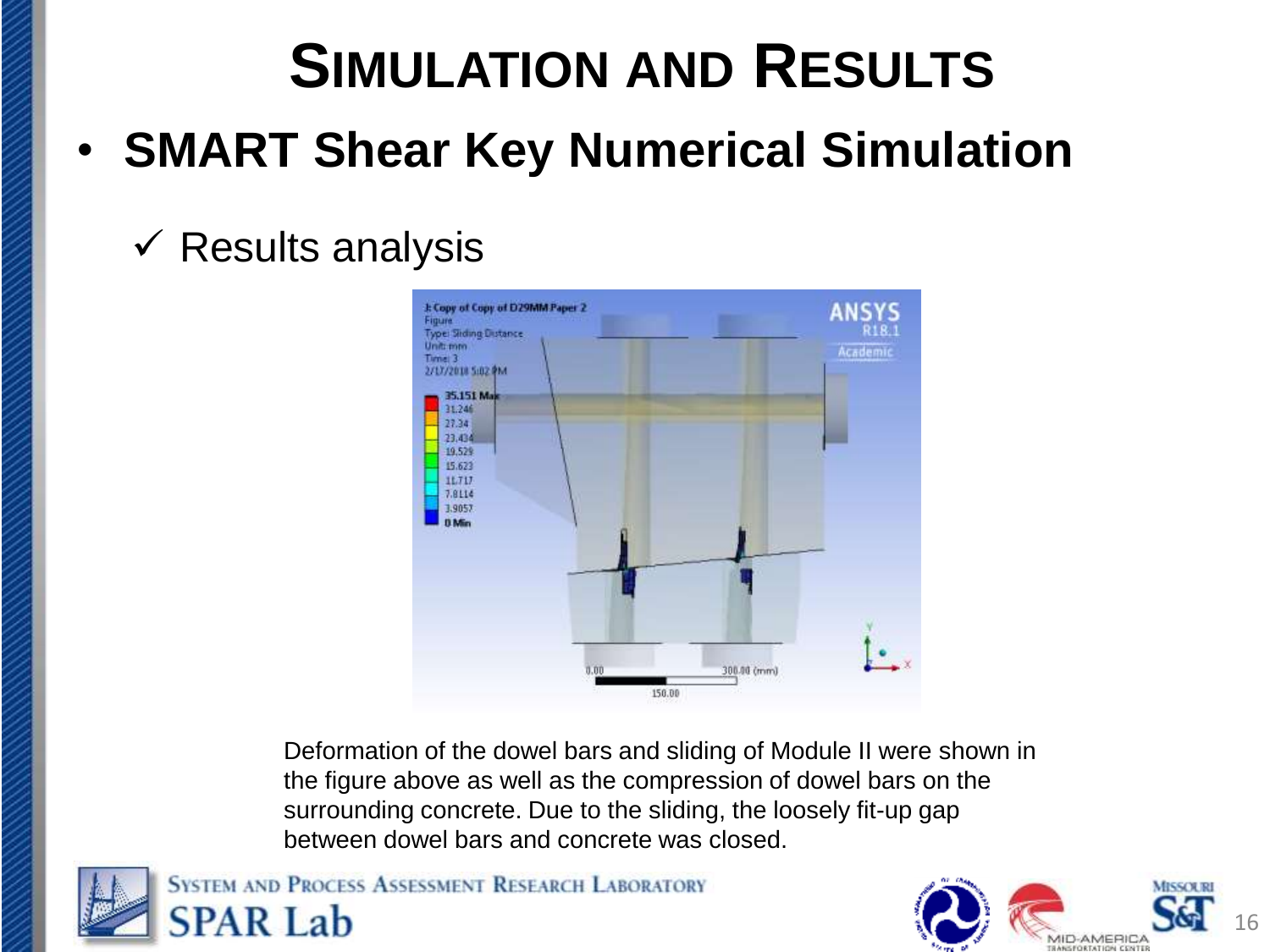# **SIMULATION AND RESULTS**

• **SMART Shear Key Numerical Simulation**

#### $\checkmark$  Results analysis

![](_page_16_Figure_3.jpeg)

Time(s)<br>Stage 1: 1000N bolt pretensions were applied.

Stage 2: The push displacement on Module II started. The resistance force against the push displacement started to increase.

Stage 3: The dowel bars contacted and compressed the surrounding concrete in Module II. Stage 4: The dowel bars contacted and compressed the surrounding concrete in Module III.

17

**IID-AMERICA**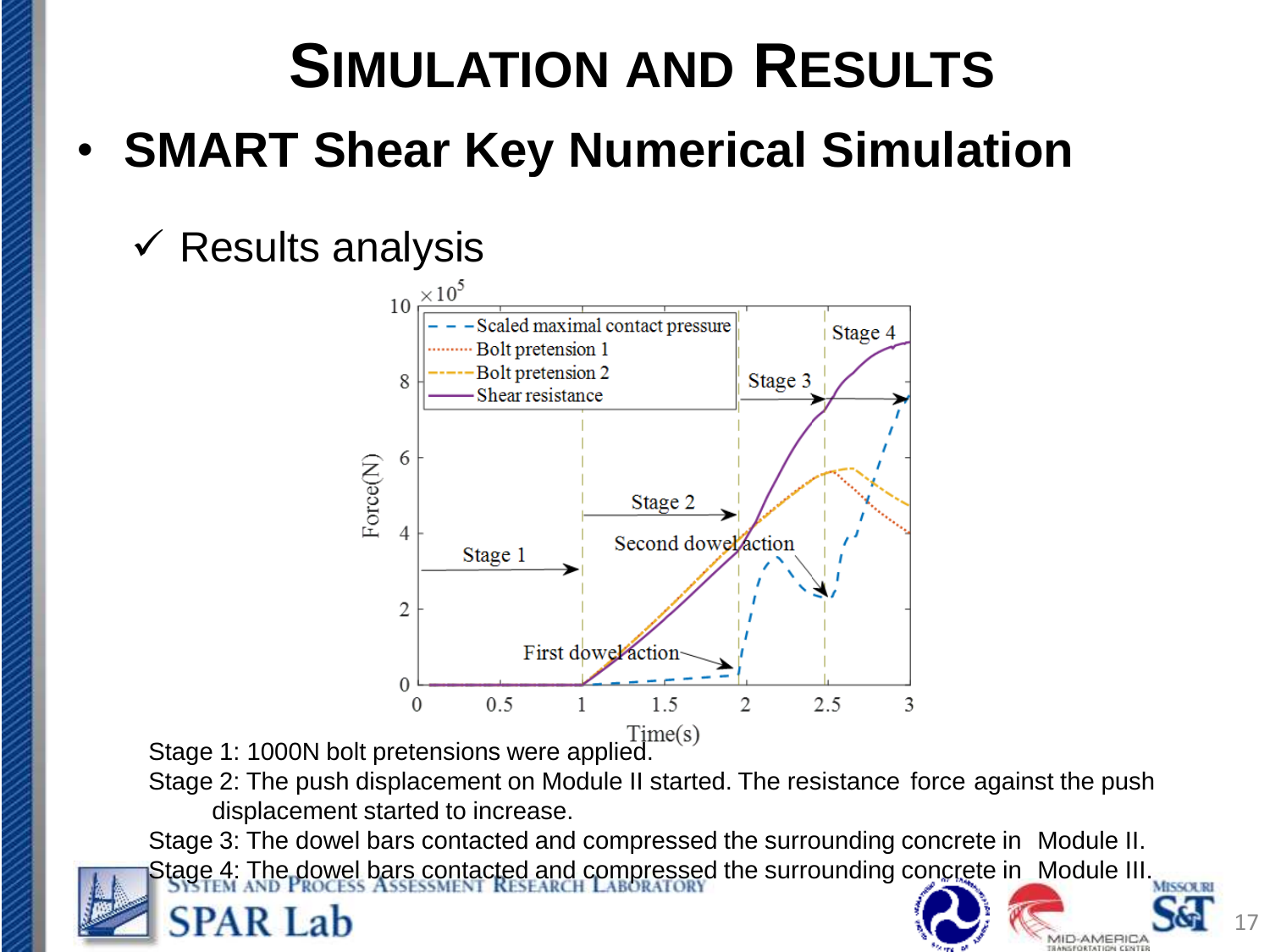# **SIMULATION AND RESULTS** • **SMART Shear Key Numerical Simulation**

 $\checkmark$  Results analysis

![](_page_17_Figure_2.jpeg)

The force-displacement curve shows that the SMART shear key has a very good adaptability to the movement of bridge girders and an outstanding load capacity close to 1000000N when the

![](_page_17_Picture_4.jpeg)

![](_page_17_Picture_5.jpeg)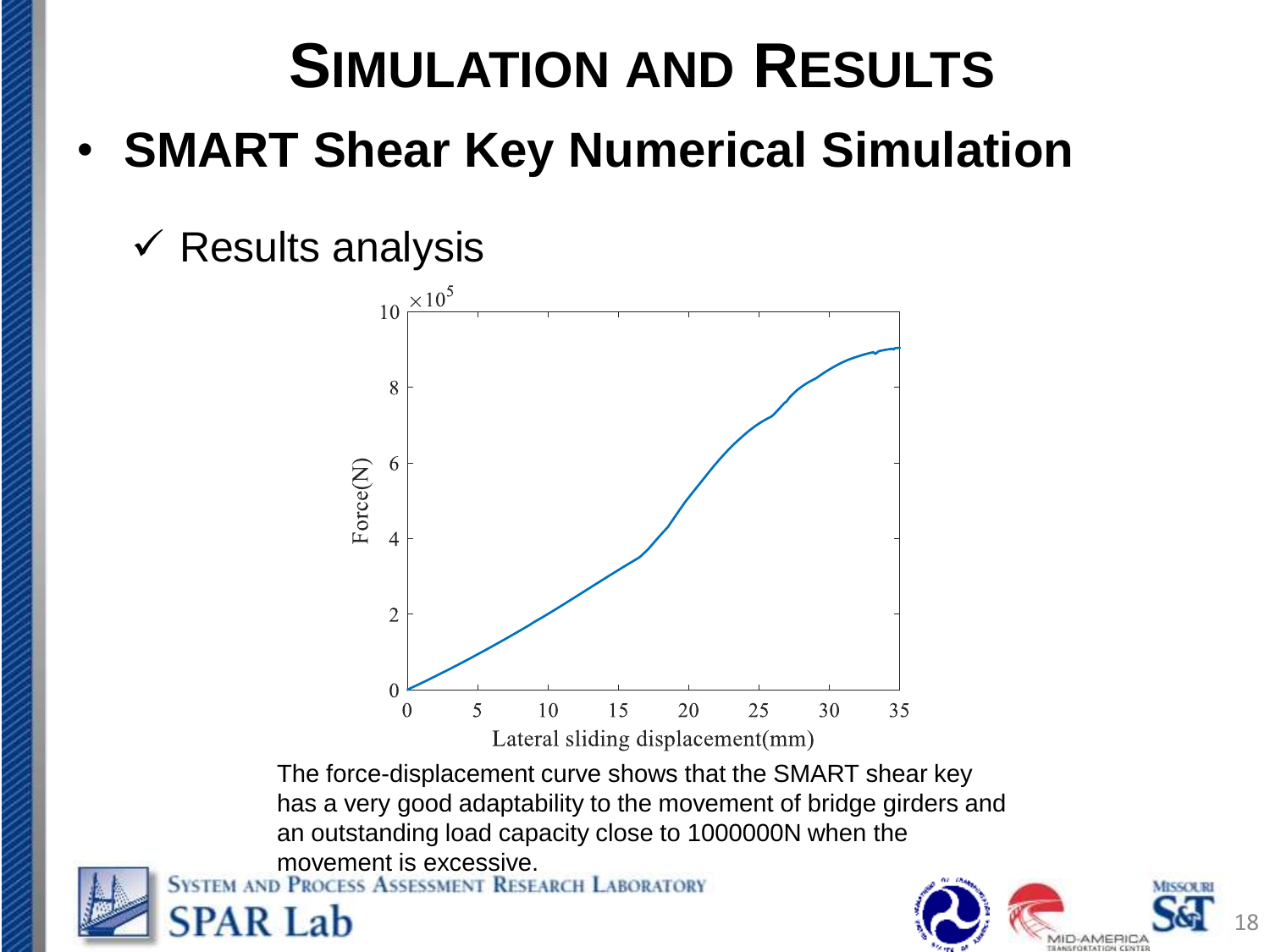# **SIMULATION AND RESULTS**

- **SMART Shear Key Numerical Simulation**
	- **Force-displacement curve of a SMART shear key**

![](_page_18_Figure_3.jpeg)

**SYSTEM AND PROCESS ASSESSMENT RESEARCH LABORATORY SPAR Lab** 

![](_page_18_Picture_5.jpeg)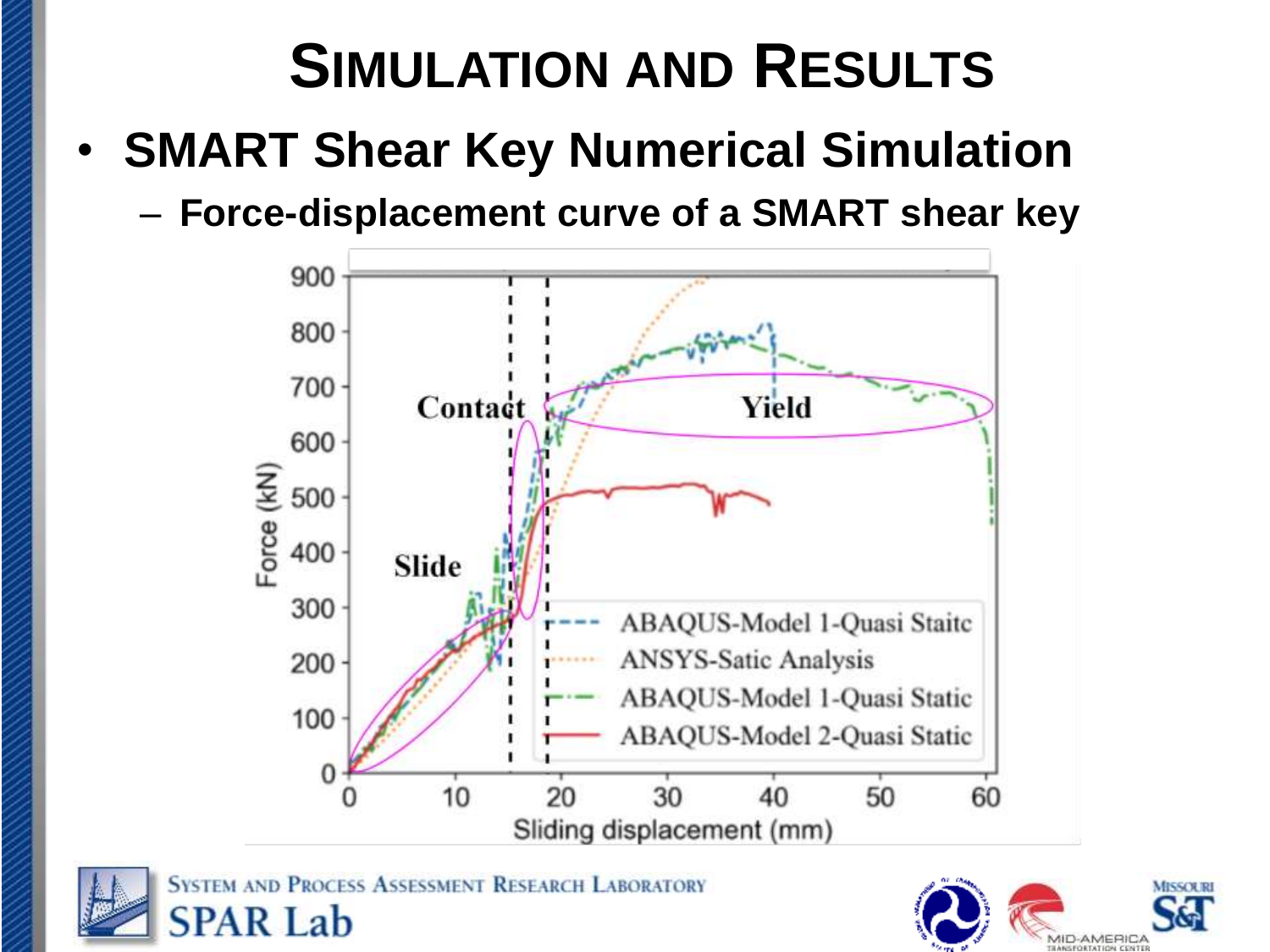## **EXPERIMENTAL TESTS**

• **Test Setup of a SMART Shear Key**

![](_page_19_Picture_2.jpeg)

![](_page_19_Picture_3.jpeg)

![](_page_19_Picture_4.jpeg)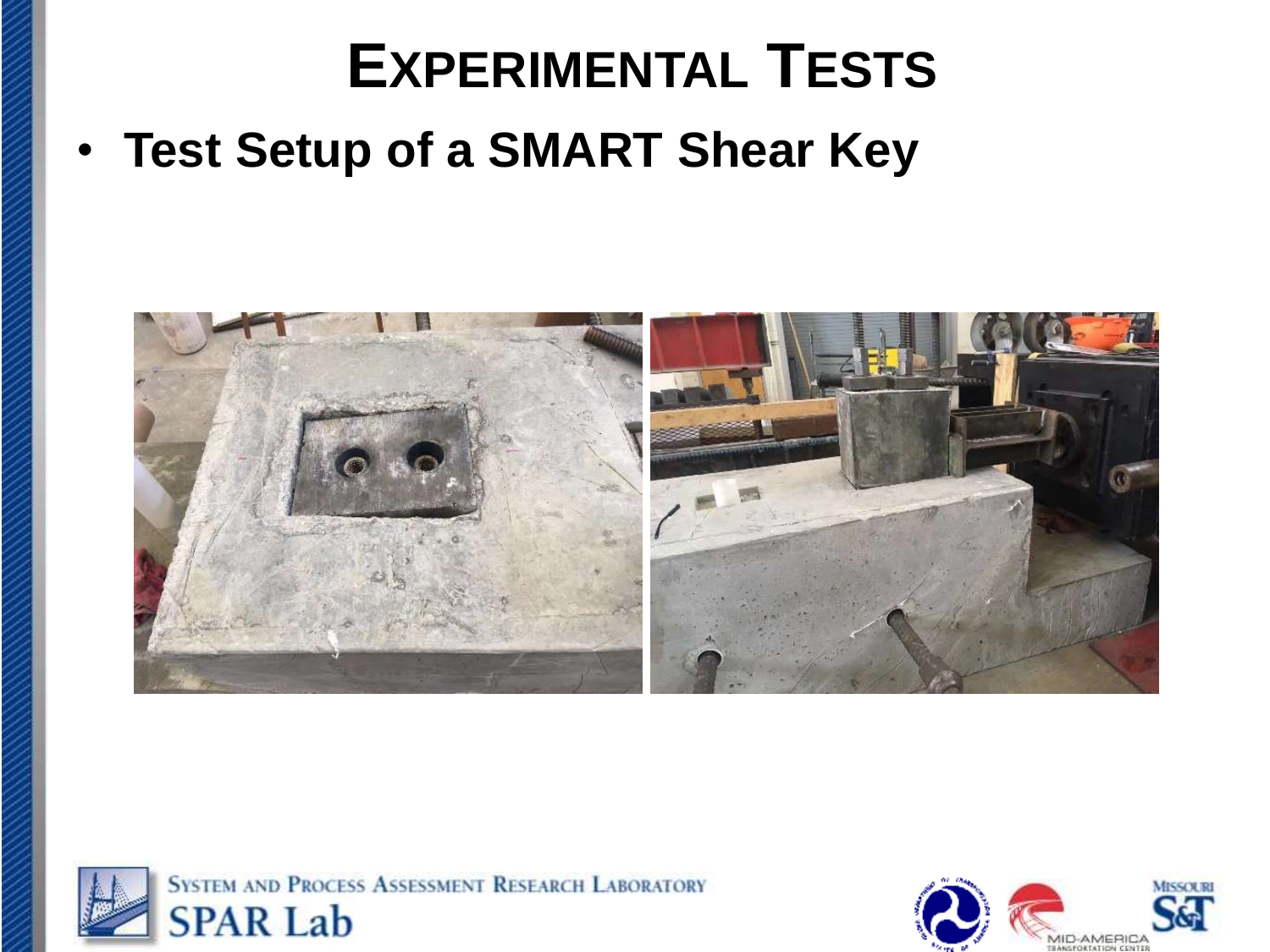# **EXPERIMENTAL TESTS**

### • **Load-Displacement Curve**

![](_page_20_Figure_2.jpeg)

![](_page_20_Picture_3.jpeg)

![](_page_20_Picture_4.jpeg)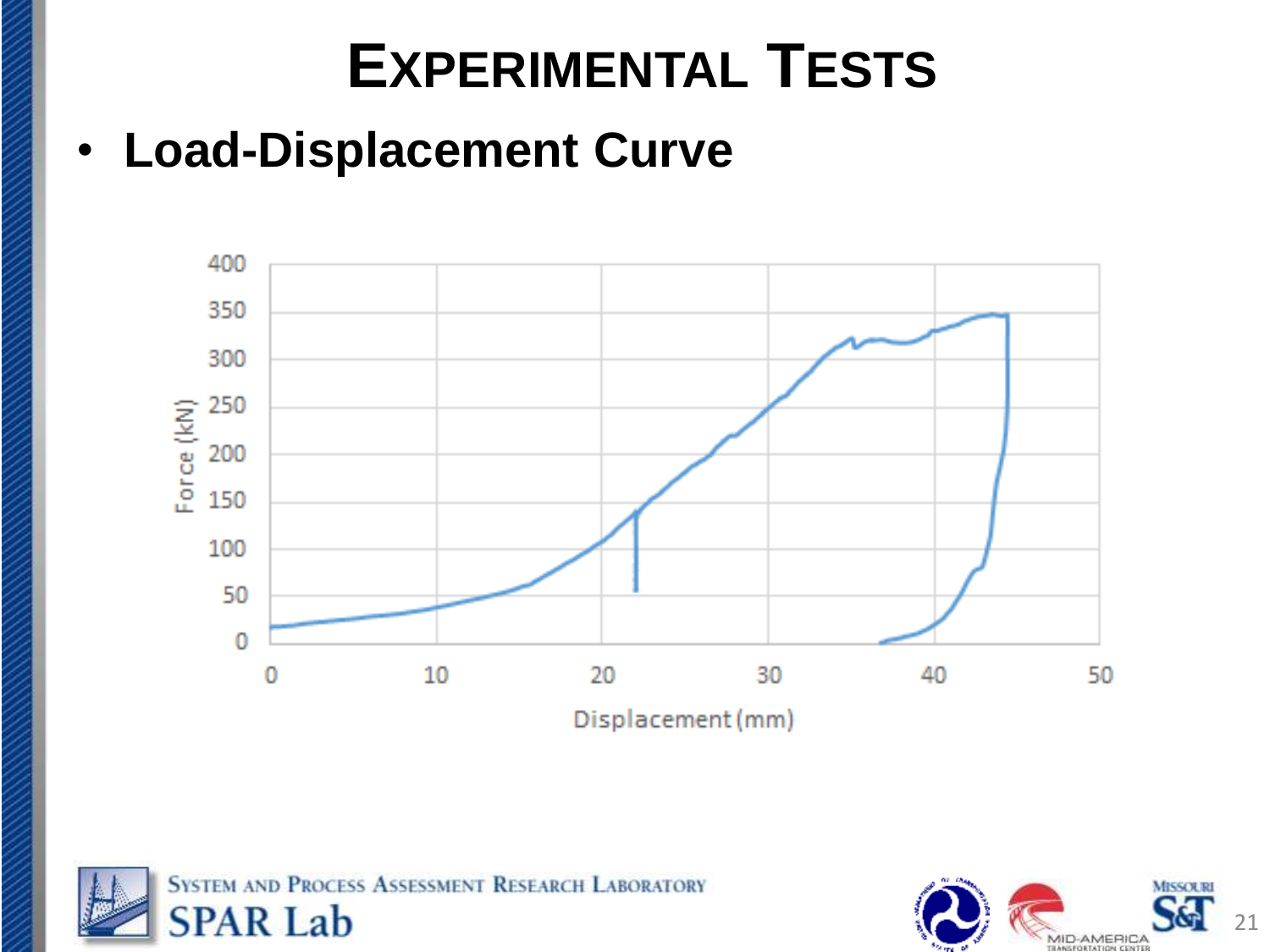# **EXPERIMENTAL TESTS**

• **Completion of the Shear Key Test at Preset Stroke Limit**

![](_page_21_Picture_2.jpeg)

![](_page_21_Picture_3.jpeg)

![](_page_21_Picture_4.jpeg)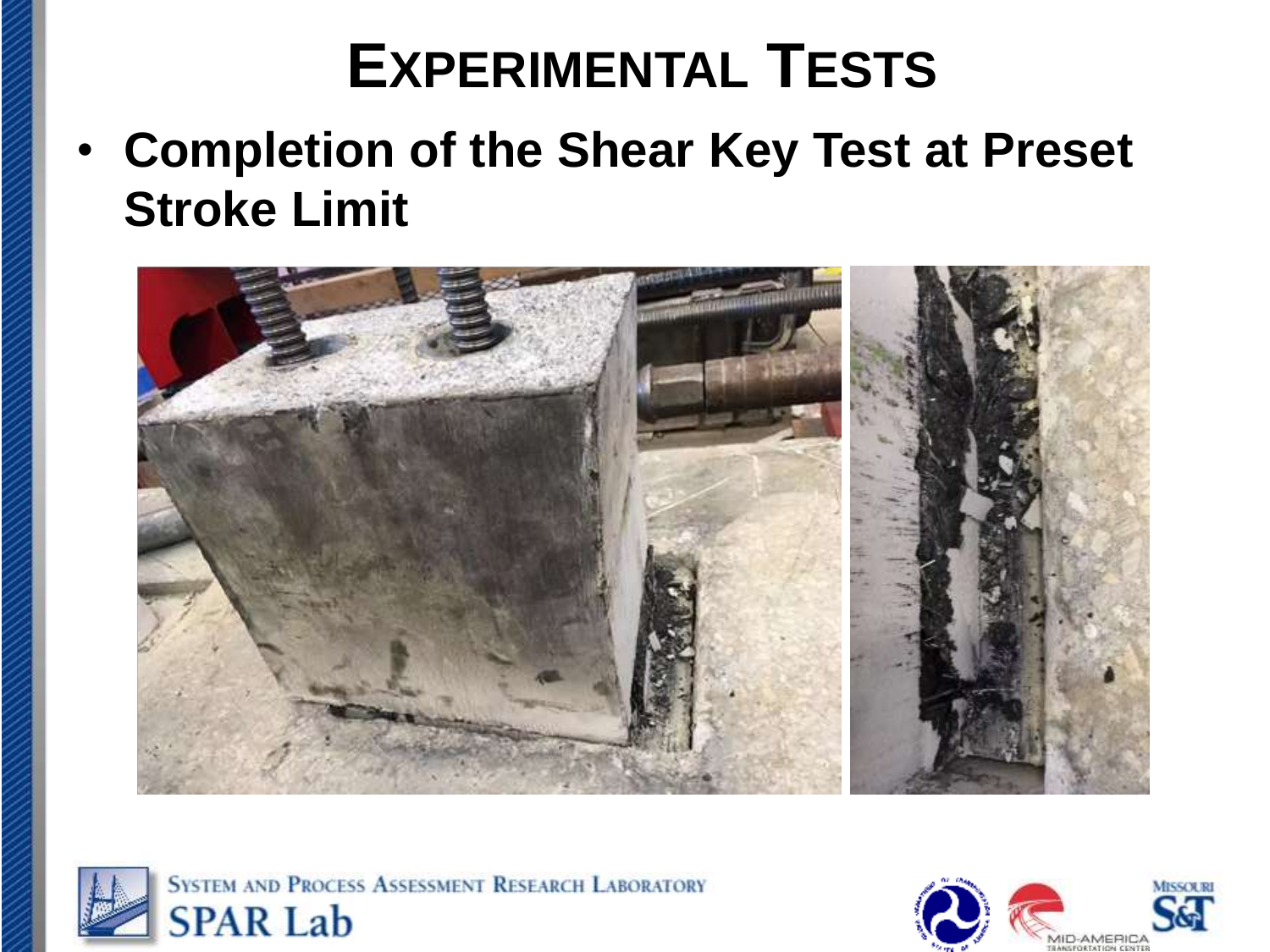# **EXPERIMENTAL TESTS** • **Final Condition of the SMART Shear Key**

![](_page_22_Picture_1.jpeg)

![](_page_22_Picture_2.jpeg)

![](_page_22_Picture_3.jpeg)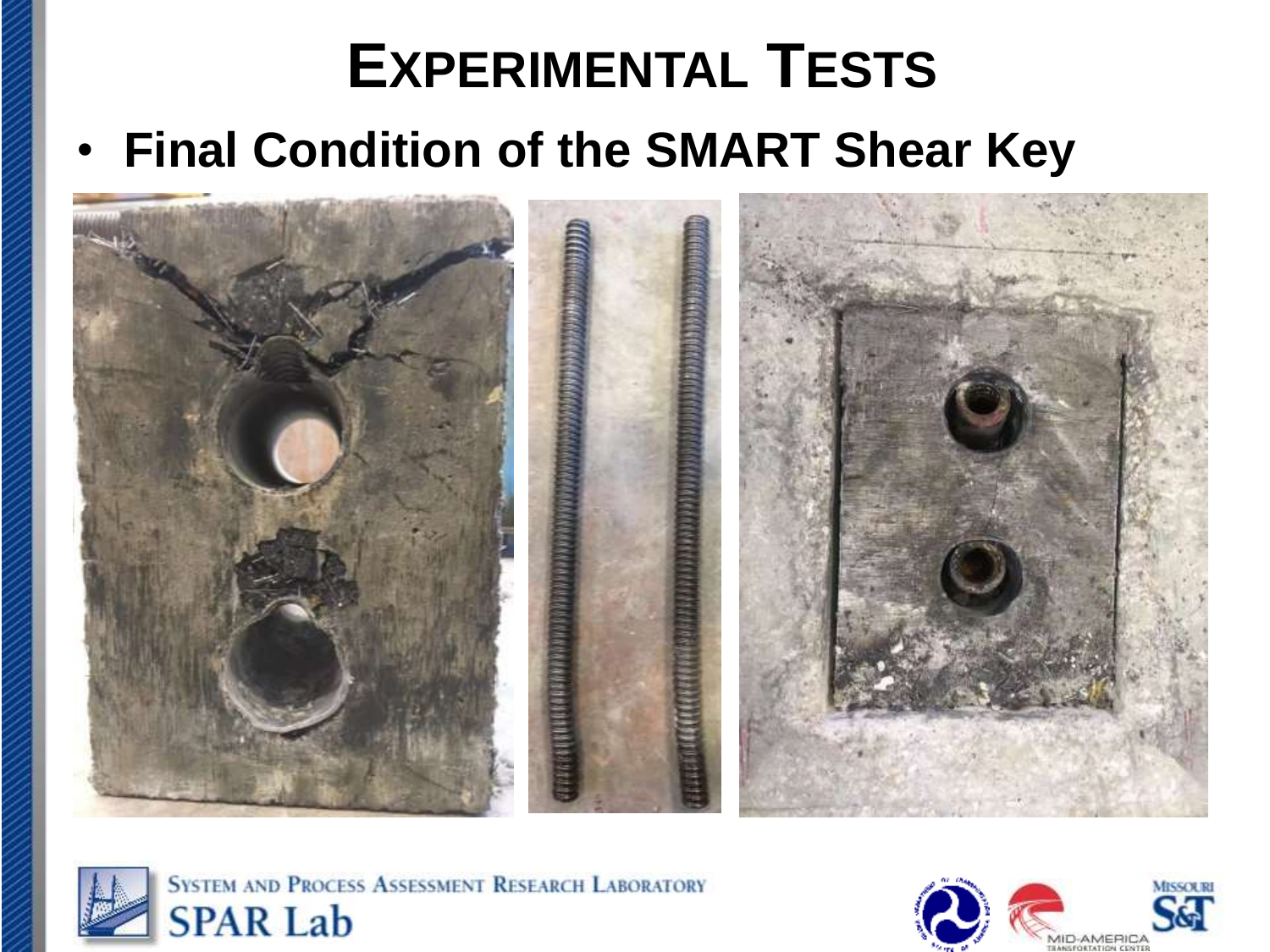# **CONCLUDING REMARKS**

- **The SMART shear keys show a significant load capacity to accommodate the movement of bridge girders, satisfactory ductility and adaptability to reduce the pounding between the shear keys and girders.**
- **The Sliding stage makes the SMART shear key adaptable to the movement of bridge girders where the aggregate interlock or the friction between two modules dominates the resistant force.**
- **The Contact and Yield stages sustain the ability of the SMART shear key to restrain the movement of bridge girders, where the kinking and bending effects of steel bars dominate the resistant force.**

![](_page_23_Picture_4.jpeg)

![](_page_23_Picture_5.jpeg)